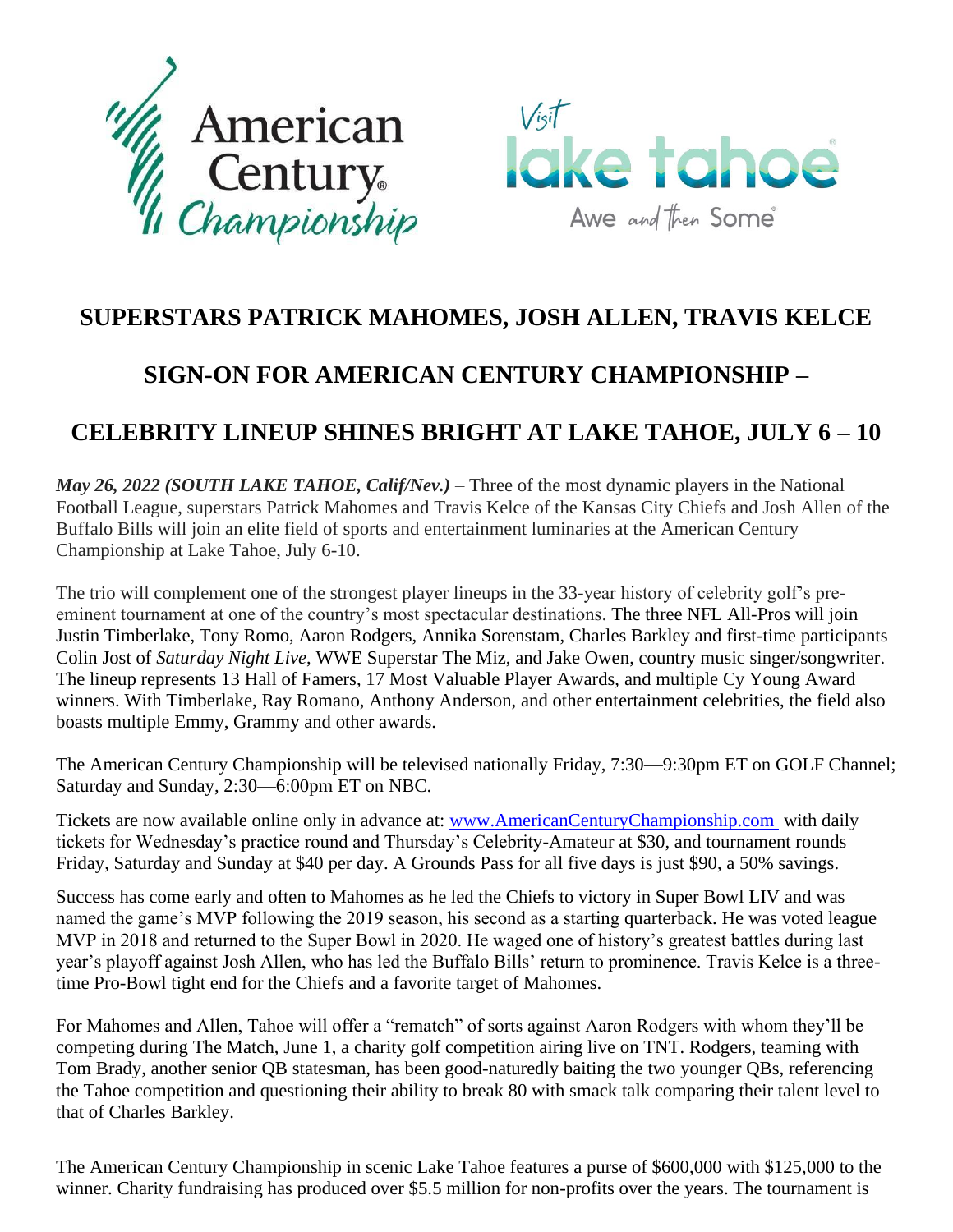played over lakefront Edgewood Tahoe Golf Course, a George Fazio design, with re-design elements from Tom Fazio. It is rated by Golf Digest Magazine as one of "America's Top 100 Golf Courses."

Vinny Del Negro will defend his 2021 title against top celebrity contenders including Annika Sorenstam, one of the greatest professional players in history with 72 LPGA Tour wins and eight Player of the Year Awards; Tony Romo, the former Dallas Cowboys quarterback, current CBS NFL analyst, and two-time winner of the ACC; Mark Mulder, three-time ACC champion and former MLB pitcher; Mardy Fish, 2020 tournament champion, former tennis star and current captain of the U.S. Davis Cup team; and John Smoltz, MLB Hall of Fame pitcher, 2018 U.S. Senior Open qualifier and Fox MLB analyst.

A contingent of 30 NFL stars are in the field together with current quarterbacks Aaron Rodgers, 2021 NFL MVP; and Derek Carr, Las Vegas Raiders. Active players also feature Robbie Gould, 49ers; Adam Thielen, Harrison Smith and Patrick Peterson of the Minnesota Vikings.

Hall of Famers feature Michael Strahan, Steve Young, Jerry Rice, Emmitt Smith, Tim Brown, Jerome Bettis, Terrell Davis, Brian Urlacher, and Charles Woodson; as well as former All-Pros Larry Fitzgerald, DeMarcus Ware, Kyle Williams, and Jim McMahon. Current coaches include Mike Vrabel, Tennessee Titans, and Herm Edwards, Arizona State.

NBA representation includes local favorite Charles Barkley; defending champ Vinny Del Negro; current Miami Heat star Kyle Lowery and Chicago Bulls guard Alex Caruso, making his tournament debut; and Vince Carter, eight-time All-Star and current ESPN analyst.

Including Annika, women in the field feature Dylan Dreyer, meteorologist for NBC News and The Today Show; Kathryn Tappen, NBC Sports anchor and on-air personality; and Kira K. Dixon, GOLF Channel reporter and 2015 Miss America.

The lineup of entertainers, actors and comedians feature Jost, Miles Teller, Anthony Anderson, Alfonso Ribeiro, Michael Pena, Ray Romano, Rob Riggle, Brian Baumgartner, John O'Hurley, Larry the Cable Guy, Jay DeMarcus, formerly of Rascal Flatts, Jason Scheff, former singer and bassist for Chicago, and Jack Wagner, two-time champion and one of two originals along with Jim McMahon to have played in all 32 American Century Championships.

Major League Baseball players showcase Smoltz, teammate and fellow Hall of Famer Tom Glavine, CC Sabathia, Joe Maurer, Jimmy Rollins, Kevin Millar, Shane Victorino, Tim Wakefield, David Wells, and first timers Jon Lester and Jayson Werth.

The 54-hole competition will test the golf skills of more than 80 players. Additions to the field will be announced leading up to the championship in July. The current tournament field is available [Here.](https://americancenturychampionship.com/category/celebrities/)

The 2022 American Century Championship will utilize the Modified Stableford format whereby points are awarded by score per hole.

American Century Investments, the title sponsor of the championship since 1998, continues its role in partnership with NBC Sports, the Lake Tahoe Visitors Authority**,** Edgewood Tahoe Golf Course and the South Tahoe community.

For the latest details, photos, celebrity tweets and fan contests using #ACCgolf go to @ACChampionship on [Twitter](https://twitter.com/ACChampionship) and [Instagram,](https://www.instagram.com/acchampionship/) and [Facebook.](https://www.facebook.com/ACChampionship) For tournament information: [www.AmericanCenturyChampionship.com.](http://www.americancenturychampionship.com/)